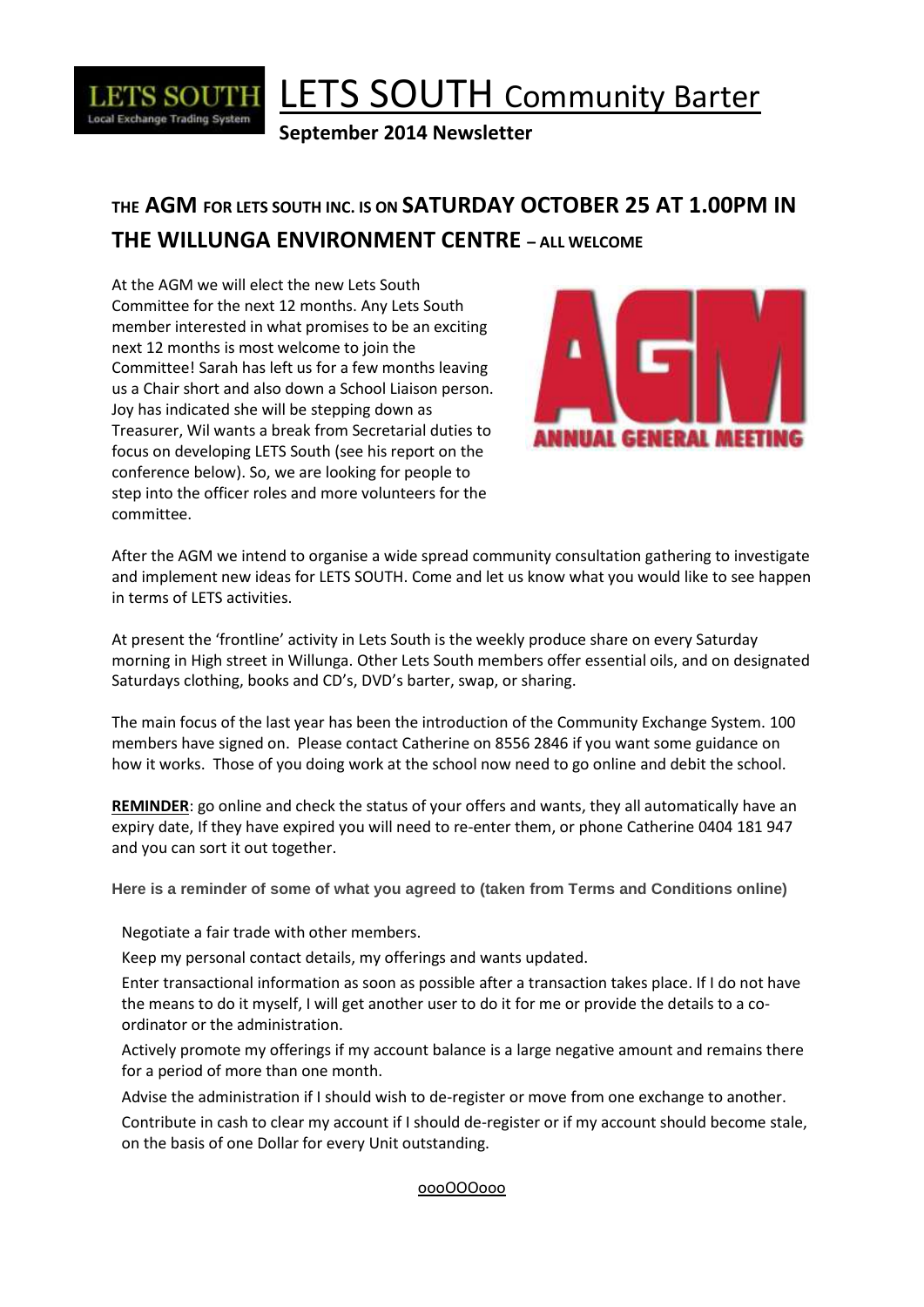

## NATIONAL LETS CONFERENCE August 22-24 2014

The Local Exchange Trading System (LETS) is an international non-profit community based barter organisation with more than 100 LETS groups in Australia.

This year the annual National LETS Conference was held at MANGROVE MOUNTAIN, CENTRAL COAST NSW.

There were approximately 45 LETS representatives at the Conference from the Table lands in Queensland, from NSW, from Perth WA, Tasmania, Victoria, and SA.

The Conference was held at the Satyananda Yoga Centre on Mangrove Mountain near Gosford in NSW, a most impressive and beautiful retreat centre. The facility has double story accommodation, a large kitchen and dining room and many buildings for other purposes.

The Conference started on Saturday morning with a Smoking Ceremony performed by two invited aboriginal representatives, Kevin "Gavi" Duncan, founding member of Bara Barang and Phillip Bligh, co-founder of Five Lands Walk who, although not as LETS members, had been invited to participate by the Conference organisers.

The Conference started with Robin Krabbe from CENTS, a Lets group in Tasmania, who gave a talk on Positive Ecology & Community and Exchange Network in Tasmania. Robin is doing a PhD on the fore mentioned subjects and is a founding member of CENTS.

The next speaker was Adrian Doesburg from PCEX, a Lets group in WA, who spoke on what it means to be a LETS member and how to keep members to stay in LETS.

In the afternoon Tony Clark, also of PCEX (WA) spoke on "Pensioner Diesel" – The use of Biofuel as a renewable energy.

The next speaker was Keith Bourke from Dharmik Trading, not a LETS member at this stage but who is a social entrepreneur working with and for craft workers in Nepal. Keith's presentation highlighted opportunities for LETS to assist in the development of 'self help' economies in Third World countries.

On Sunday Yvonne Lamont from Erina in NSW told the Conference about WOWGIRLS Wave of Wisdom, a group encouraging women to develop and explore their own lifestyle, through discovering joy and fun with other women. The group engages in activities such as bushwalking, yoga, surfing, Q Gong, Zumba, drumming, craft, bike riding, etc.

(See their website [www.wowgirls.com.au\)](http://www.wowgirls.com.au/) WOWGIRLS is interested in joining LETS. 'GIRLS' stands for liberating the 'little girl' in all women.

Later in the morning Karel Boele and Annette Loudon presented an update on the Community Exchange System (CES) and LETS in Australia. The final speaker was Susanne Mueller-Byrnes who spoke on Community Repair Cafes, originated in the Netherlands but now spreading over many places in Europe. Repair Cafes are places one can bring items that can be repaired avoiding having to purchase costly replacements.

The National LETS Conference showed that LETS in Australia, as in other parts of the world, is a viable and positive alternative to the federal cash economy.

Wil Heidt. Secretary LETS SOUTH

oooOOOooo